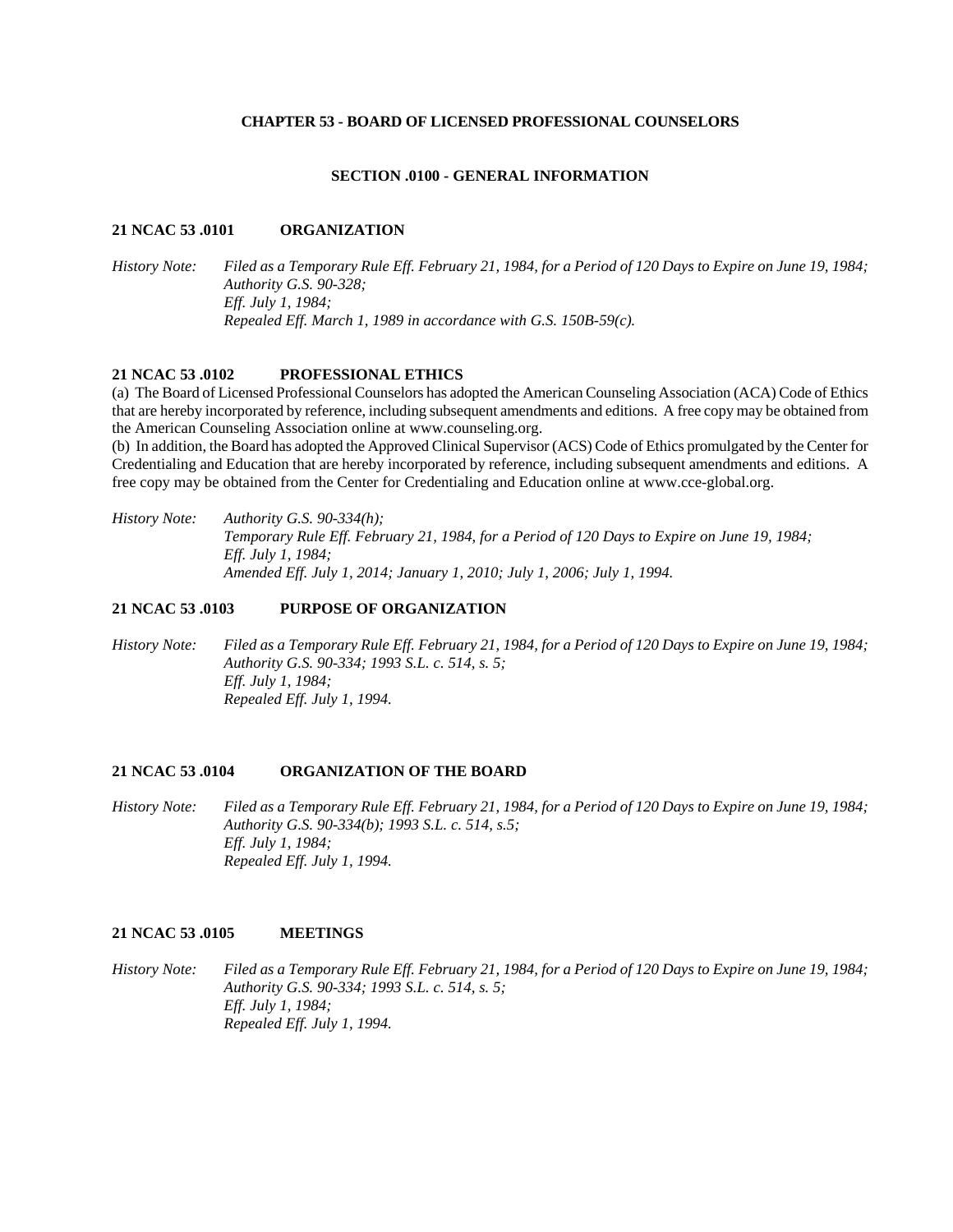## **SECTION .0200 - DEFINITIONS AND CLARIFICATION OF TERMS**

#### **21 NCAC 53 .0201 SUPERVISION**

*History Note: Filed as a Temporary Rule Eff. February 21, 1984, for a Period of 120 Days to Expire on June 19, 1984; Authority G.S. 90-334; 90-336(b)(3); 1993 S.L. c. 514, s. 5; Eff. July 1, 1984; Amended Eff. April 1, 1989; Repealed Eff. July 1, 1994.* 

#### **21 NCAC 53 .0202 PRIVILEGED COMMUNICATION**

Privileged Communication shall mean any communication between client and counselor, given in confidence and not intended to be disclosed to third persons other than those to whom disclosure is made in the furtherance of the rendition of professional services to the client.

*History Note: Filed as a Temporary Rule Eff. February 21, 1984, for a Period of 120 Days to Expire on June 19, 1984; Authority G.S. 8-53.8; 90-334; Eff. July 1, 1984.* 

## **21 NCAC 53 .0203 STATEMENT OF PROFESSIONAL INTENT**

*History Note: Filed as a Temporary Rule Eff. February 21, 1984, for a Period of 120 Days to Expire on June 19, 1984; Authority G.S. 90-334; 90-336; 1993 S.L. c. 514, s. 5; Eff. July 1, 1984; Amended Eff. April 1, 1989; Repealed Eff. July 1, 1994.* 

### **21 NCAC 53 .0204 PROFESSIONAL DISCLOSURE STATEMENT REQUIREMENTS FOR LPCA AND LPC**

A Professional Disclosure Statement is a printed document that includes the following information:

- (1) name of licensee or applicant;
- (2) the licensee's or applicant's highest relevant degree, year degree received, discipline of degree (*e.g.*, counseling, school counseling), and name of institution granting the degree;
- (3) names and numbers of all relevant credentials (licenses, certificates, or registrations);
- (4) number of years of counseling experience;
- (5) description of services offered and clientele (populations) served;
- (6) length of sessions, specific fee or range of fees charged per session (if no fee is charged, a statement to that effect), and methods of payments for services, including information about billing or insurance reimbursement;
- (7) an explanation of confidentiality, including responsibilities and exceptions (*e.g.*, child or elder abuse, court order);
- (8) a statement of procedure for registering complaints, including the full name, address, and telephone number of the Board's office;
- (9) signature and date spaces for both the client and licensee; and
- (10) level of licensure and whether the licensee is under supervision. If under supervision, include name of supervisor.

A current copy of this statement shall be provided to each client prior to the performance of professional counseling services. An updated Professional Disclosure Statement shall be submitted at the time of renewal to the Board's office at 7-D Terrace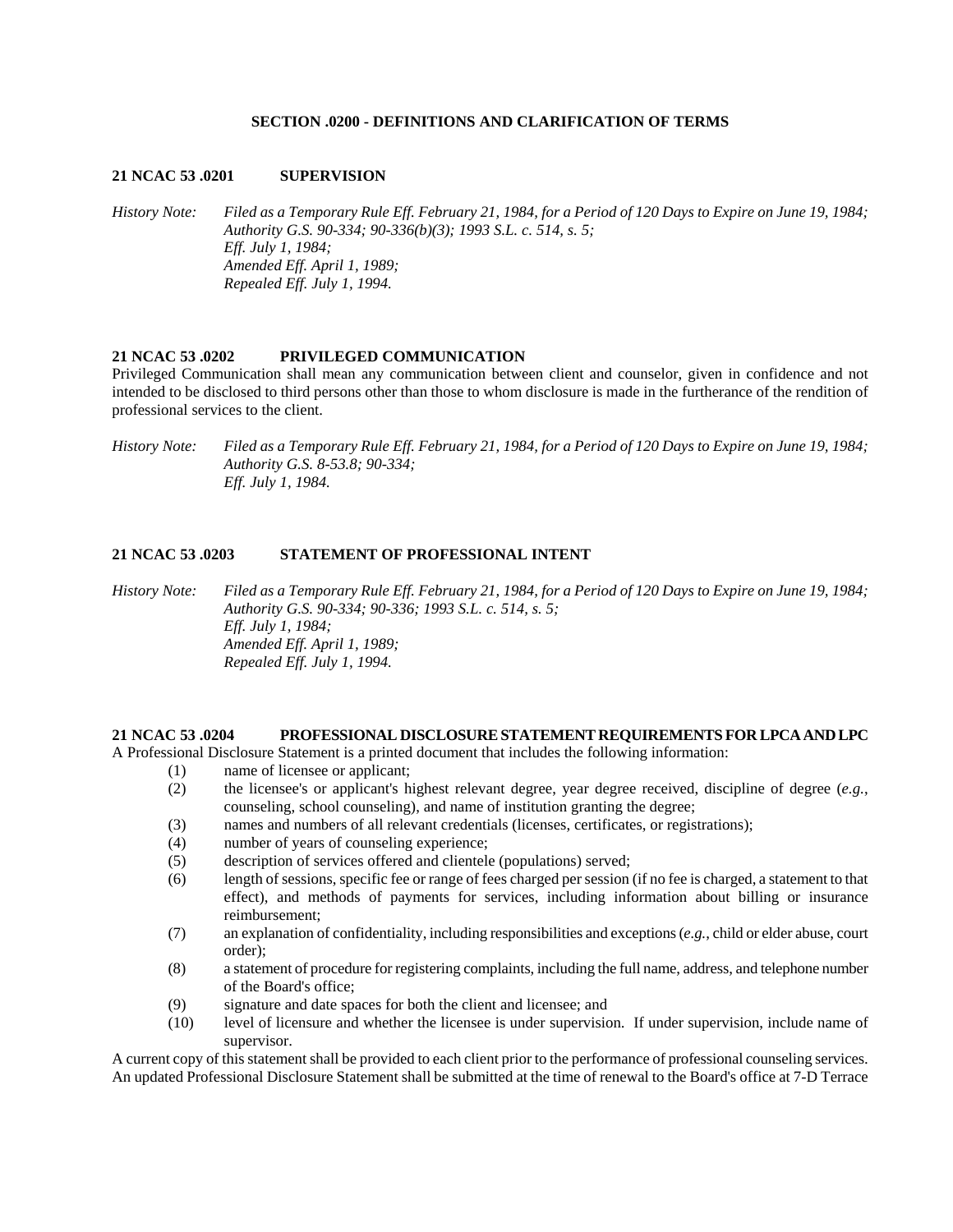Way, Greensboro, NC 27403. The counselor shall retain a file copy of the Professional Disclosure Statement signed by each client.

*History Note: Authority G.S. 90-334; 90-334(h); 90-343; Eff. July 1, 1994; Amended Eff. July 1, 2014; January 1, 2010; July 1, 1995.* 

# **21 NCAC 53 .0205 COUNSELING EXPERIENCE**

The counseling experience required by G.S.  $90-336(c)(2)$  shall include a minimum of 2000 hours of supervised professional practice hours of direct counseling experience. Direct counseling experience consists of live contact with individuals, groups, or families through counseling as defined in G.S. 90-330(a)(3)a and b. Experience shall be gained at a rate of no more than 40 hours per week. At least 100 hours of clinical supervision, as defined in Rule .0210 and Rule .0211 of this Section, shall be documented during the minimum of 3000 hours of supervised professional practice, as defined in Rule .0208 of this Section. No less than three-quarters of the hours of clinical supervision shall be individual clinical supervision.

*History Note: Authority G.S. 90-330(a)(3); 90-334(h),(i); 90-336(c); Eff. July 1, 1995; Amended Eff. July 1, 2014; January 1, 2010; July 1, 2006.* 

### **21 NCAC 53 .0206 GRADUATE COUNSELING EXPERIENCE**

(a) Applicants enrolled in master's programs before July 1, 2015, a separate practicum and an internship shall be completed as part of the graduate course of study with at least 17 hours of graduate counseling supervision, as defined in Rules .0210 and .0211 of this Section. Supervised graduate counseling shall be verified by a university faculty member on forms available on the Board's website, www.ncblpc.org, and shall consist of a minimum of 300 hours of supervised graduate counseling experience at a rate of not less than one hour of clinical supervision per 40 hours of graduate counseling experience, as defined by Rule .0701(2)(b) of this Chapter. At least 180 hours of this counseling experience shall be direct counseling experience as defined in Rule .0205 of this Section.

(b) Applicants who enroll in a master's program on or after July 1, 2015, graduate counseling experience shall consist of the following separate courses:

- (1) one or more courses in practicum totaling at least three semester hours or five quarter hours;
- (2) one or more courses in internship totaling at least three semester hours or five quarter hours; and

(3) at least 17 hours of graduate counseling supervision as defined in Rules .0210 and .0211 of this Section. Supervised graduate counseling shall be verified by a university faculty member on forms available on the Board's website, www.ncblpc.org, and shall consist of a minimum of 300 hours of graduate counseling experience at a rate of not less than one hour of clinical supervision per 40 hours of graduate counseling experience, as defined by Rule .0701(2)(b) of this Chapter. At least 180 hours of this counseling experience shall be direct counseling experience as defined in Rule .0205 of this Section.

*History Note: Authority G.S. 90-332.1(a)(3); 90-334(h),(i); 90-336(b)(1); Eff. July 1, 1995; Amended Eff. July 1, 2014; January 1, 2010.* 

# **21 NCAC 53 .0207 PROFESSIONAL SETTING**

A professional setting is one in which actual counseling occurs, i.e., counseling services are offered to an identified clientele on a regular basis. Professional settings shall include, but not be limited to, such public and private settings as: mental health centers, hospitals, elementary and secondary schools, university and community college counseling centers, and supervised independent practices.

*History Note: Authority G.S. 90-334(i); 90-336(b)(2); Eff. July 1, 1995.* 

### **21 NCAC 53 .0208 SUPERVISED PROFESSIONAL PRACTICE**

"Supervised professional practice" means counseling experience under the supervision of a qualified clinical supervisor, as defined in Rule .0209 of this Section, and includes a minimum of one hour of individual or two hours of group clinical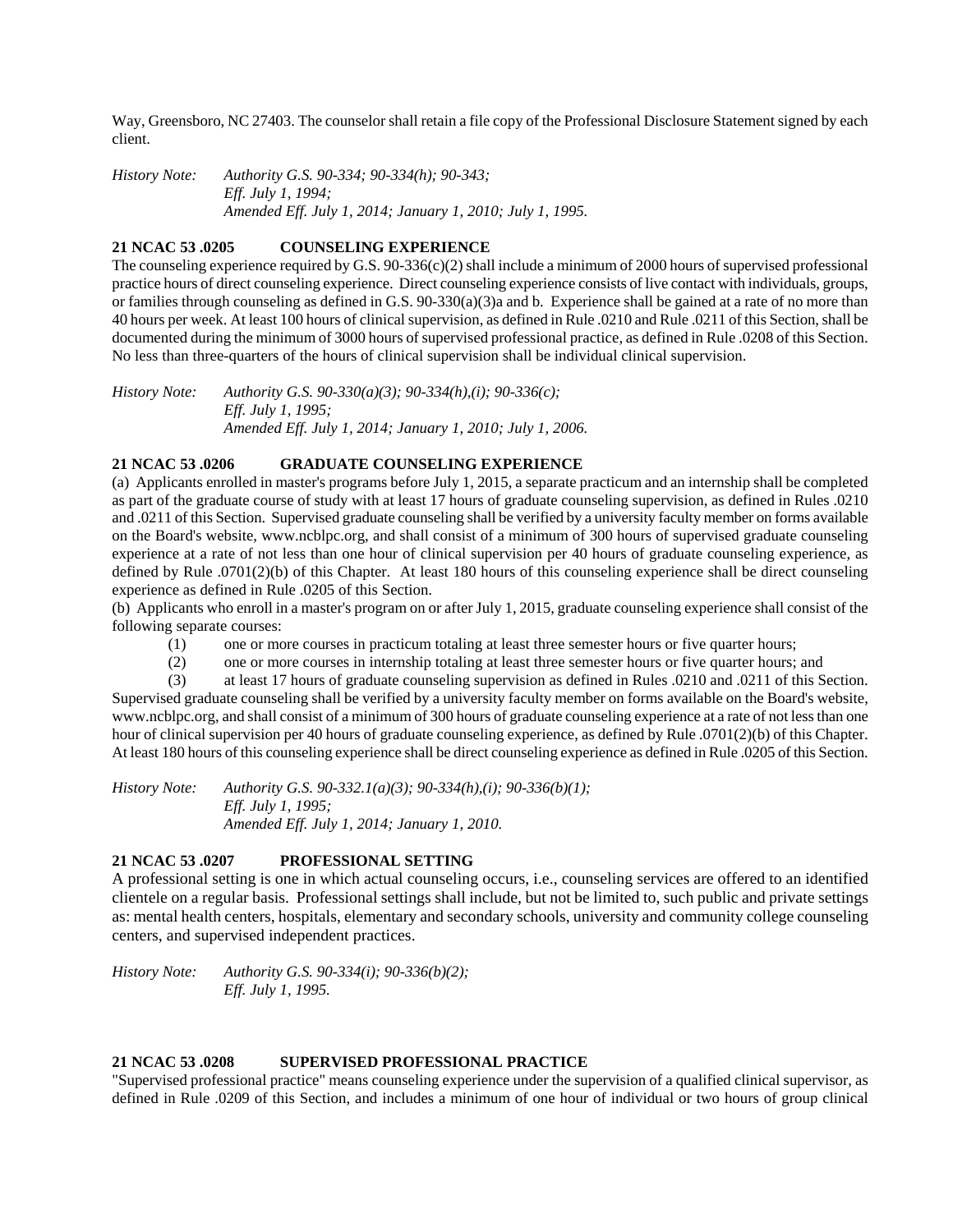supervision per 40 hours of supervised professional counseling practice. Individual clinical supervision hours do not count towards the 40 hours of supervised professional practice. At least three-quarters of the hours of clinical supervision shall be individual. Persons who have met all licensure requirements except the supervised professional practice who wish to counsel as supervised counselors in supervised professional settings, as defined in Rule .0207 of the Section, shall apply to become a licensed professional counselor associate as defined in Rule .0701of this Chapter. The focus of a supervision session shall be on raw data from clinical work that is made available to the supervisor through such means as live observation, co-therapy, audio and video recordings, and live supervision. Written materials and self-reports by the supervised counselor may supplement the supervision process but shall not be the sole basis of any supervision session.

*History Note: Authority 90-334(h),(i); 90-336(c)(2); Eff. July 1, 1995; Amended Eff. July 1, 2014; January 1, 2010; July 1, 2006.* 

# **21 NCAC 53 .0209 QUALIFIED CLINICAL SUPERVISOR**

(a) A "qualified clinical supervisor" is:

- (1) A licensed professional counselor with the following:
	- (A) a master's degree as defined in G.S.  $90-336(b)(1)$ ;
	- (B) an independent license that is not under supervision;
	- (C) the equivalent of three semester graduate credits in clinical supervision from a regionally accredited institution of higher education as documented by an official transcript or 45 contact hours of continuing education in clinical supervision as defined by Rule .0603(c) in this Chapter; and
	- (D) a minimum of five years of post-graduate counseling experience with a minimum of two years of post licensure experience; or

(2) An equivalently and actively licensed mental health professional as defined in Paragraph (c) of this Rule. (b) As of July 1, 2017, all qualified clinical supervisors shall hold the credential of licensed professional counselor supervisor or be a licensed professional counselor or an equivalently and actively licensed mental health professional, as defined in Paragraph (c) of this Rule.

(c) "Equivalently and actively licensed" means that the mental health professional shall have:

- (1) at least a master's degree as defined in G.S. 90-336(b)(1);
- (2) an independent license that is not under supervision and is in good standing with the respective licensing board;
- (3) the equivalent of three semester graduate credits in clinical supervision from a regionally accredited institution of higher education as documented by an official transcript or 45 contact hours of continuing education in clinical supervision, as defined by Rule .0603(c) in this Chapter;
- (4) a minimum of five years of post-graduate counseling experience, with a minimum of two years of post licensure experience; and
- (5) a minimum of 10 contact hours of continuing education in professional knowledge and competency in the field of counseling supervision completed every two years and submitted to the Board.

*History Note: Authority G.S. 90-330(a)(4); 90-334(h),(i); 90-336(d); Eff. July 1, 1995; Amended Eff. July 1, 2014; January 1, 2010; July 1, 2006.* 

# **21 NCAC 53 .0210 INDIVIDUAL CLINICAL SUPERVISION**

"Individual clinical supervision" means face-to-face supervision, as defined in Rule .0212 of this Section, of one or two supervisees and a qualified clinical supervisor, as defined in Rule .0209 of this Section, for a period not less than one hour of clinical supervision per session, as defined in Rule .0208 of this Section, per 40 hours of supervised professional practice, as defined in Rule .0205 of this Section. Face-to-face hours with the qualified clinical supervisor do not count toward the 40 hours of supervised professional practice.

*History Note: Authority G.S. 90-334(h),(i); 90-336(c)(2); Eff. July 1, 1995; Amended Eff. July 1, 2014; January 1, 2010.*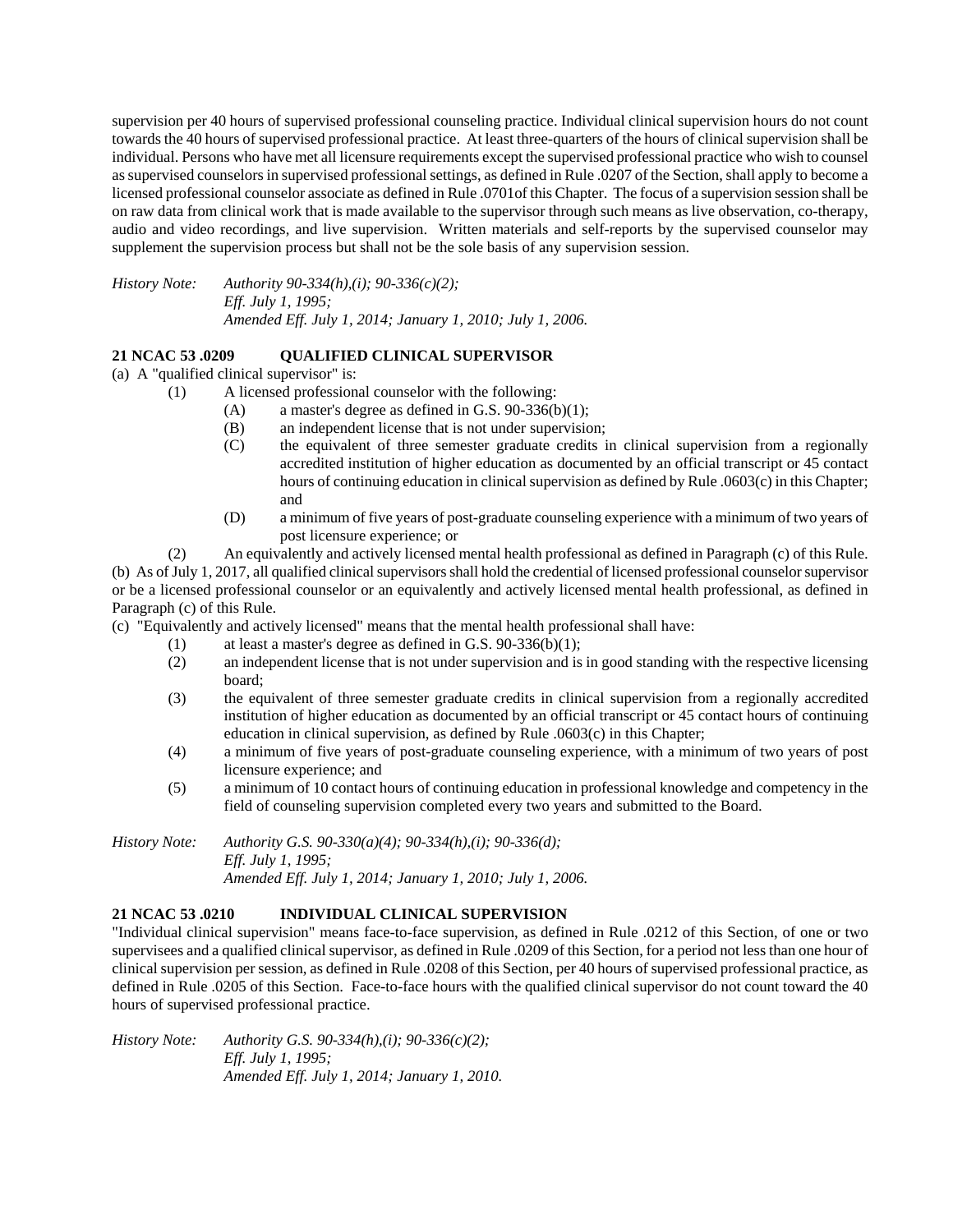## **21 NCAC 53 .0211 GROUP CLINICAL SUPERVISION**

"Group clinical supervision" means face-to-face supervision, as defined in Rule .0212 of this Section between groups of supervisees, not to exceed 12 supervisees per group, and a qualified clinical supervisor, for a period not less than two hours of clinical supervision per session, per 40 hours of supervised professional practice, as defined in Rule .0208 of this Section.

*History Note: Authority G.S. 90-334(h),(i); 90-336(c)(2); Eff. July 1, 1995; Amended Eff. July 1, 2014; January 1, 2010.* 

### **21 NCAC 53 .0212 FACE TO FACE SUPERVISON DEFINED**

"Face-to-face" clinical supervision means supervision that is live, interactive, and visual. Video supervision is permitted as long as the session is synchronous and involves verbal and visual interaction during the supervision. All supervision, whether live or audio and video recordings, shall be done in a confidential manner in accordance with the ACA Code of Ethics as set forth in Rule .0102 of this Chapter.

*History Note: Authority G.S. 90-334(h); Eff. July 1, 2006; Amended Eff. July 1, 2014; January 1, 2010.* 

# **21 NCAC 53 .0213 MENTAL HEALTH PROFESSIONAL**

A mental health professional includes the following individuals:

- (1) Licensed Professional Counselors (LPC);
	- (2) Licensed Marriage and Family Therapists (LMFT);
	- (3) Licensed Clinical Social Workers (LCSW) with a master's degree in social work from a school of social work accredited by the Council of Social Work Education;
	- (4) Licensed Psychologists;
	- (5) Licensed Medical Doctors with a Medical Board certification in psychiatry;
	- (6) Nurse Practitioners approved to practice in North Carolina and certified by the American Nurses Credentialing Center as an advanced practice nurse practitioner and certified in psychiatric nursing; and
	- (7) Clinical Nurse Specialists certified by the American Nurses Credentialing Center or the American Psychiatric Nurse Association as an Advanced Practice Psychiatric Clinical Nurse Specialist (CNS).

*History Note: Authority G.S. 90-334(h); 90-334(i); Eff. January 1, 2010.* 

### **SECTION .0300 – HOW TO OBTAIN LICENSURE**

### **21 NCAC 53 .0301 APPLICATIONS**

Applications shall be submitted only on forms obtained from the Board's office at the address set forth in Rule .0204 of this Chapter or website, www.ncblpc.org. Applications may be submitted electronically or mailed in paper format to the Board's office.

*History Note: Authority G.S. 90-334; 90-336(a); Temporary Rule Eff. February 21, 1984, for a Period of 120 Days to Expire on June 19, 1984; Eff. July 1, 1984; Amended Eff. July 1, 2014; January 1, 2010; July 1, 1995; July 1, 1994; April 1, 1989.* 

## **21 NCAC 53 .0302 TRANSCRIPTS**

The applicant shall have official transcripts sent either electronically or in paper format, from institutions where graduate credit was earned. If the transcript course titles are ambiguous or do not convey the pertinent content of the courses, the Board shall require additional documentation from the applicant, such as a course description or syllabus from the same time period that the applicant was enrolled.

*History Note: Authority G.S. 90-334; 90-336; Temporary Rule Eff. February 21, 1984, for a Period of 120 Days to Expire on June 19, 1984;*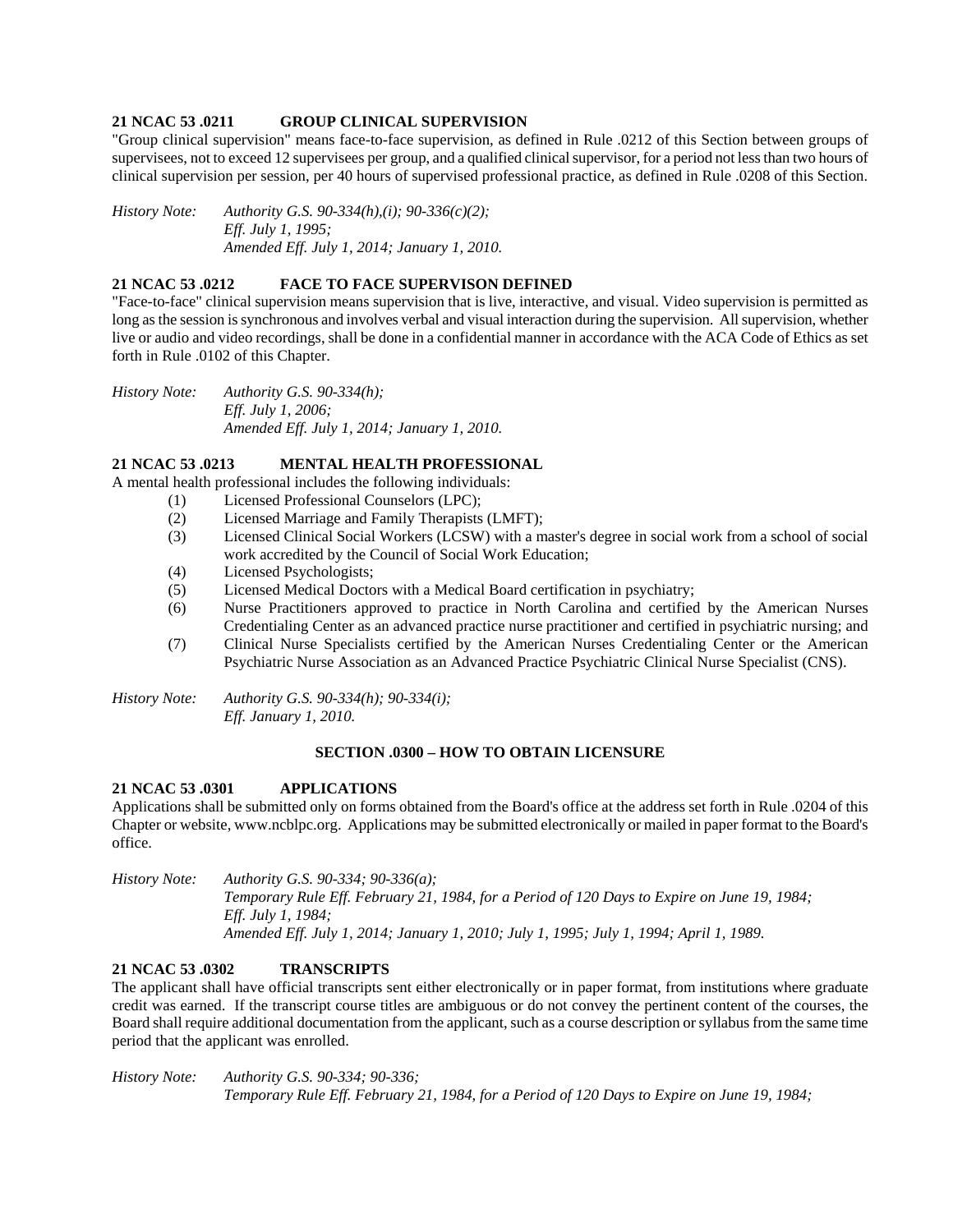*Eff. July 1, 1984; Amended Eff. July 1, 2014; January 1, 2010.* 

# **21 NCAC 53 .0303 WORK EXPERIENCES**

*History Note: Filed as a Temporary Rule Eff. February 21, 1984, for a Period of 120 Days to Expire on June 19, 1984; Authority G.S. 90-334; 90-336; 1993 S.L. c. 514, s. 5; Eff. July 1, 1984; Amended Eff. April 1, 1989; Repealed Eff. July 1, 1994.* 

# **21 NCAC 53 .0304 APPLICANTS LICENSED IN OTHER STATES**

If an applicant is licensed to practice counseling by a Board in another state, the applicant shall apply for licensure with the North Carolina Board and shall meet the following requirements:

- (1) shall have a minimum of five years of full time counseling experience, or eight years of part time counseling experience, or a combination of full time and part time counseling experience equivalent to five years of full time counseling experience, within 10 years directly prior to application;
- (2) shall have a minimum of 2500 hours of direct client contact;
- (3) shall have an active independent license that does not require supervision, and be in good standing as a licensed professional counselor in another state for a minimum of two years directly prior to application; and
- (4) shall comply with all other applicable rules for licensure as a licensed professional counselor.

*History Note: Authority G.S. 90-334; 90-337; S.L. 1993-514, s.5; Temporary Rule Eff. February 21, 1984, for a Period of 120 Days to Expire on June 19, 1984; Eff. July 1, 1984; Amended Eff. July 1, 2014; July 1, 2006; July 1, 1994.* 

# **21 NCAC 53 .0305 EXAMINATION**

(a) One of the following national exams shall be taken to complete the examination requirement for licensure as a licensed professional counselor associate and licensed professional counselor:

- (1) the National Counselor Examination (NCE);
- (2) the National Clinical Mental Health Counselor Examination (NCMHCE); or
- (3) the Certified Rehabilitation Counselor Examination (CRC)

(b) The Board shall accept examinations administered by other state counselor licensing boards and professional counselor credentialing associations if the Board determines that such examinations are equivalent to the NCE, NCMHCE, or CRC relative to content and minimum satisfactory performance levels for counselors.

(c) The completion of a no fail jurisprudence exam, as selected by the Board, is required for licensure application at each level (licensed professional counselor associate, license professional counselor, and licensed professional counselor supervisor) and for each consecutive renewal period. Applicants and renewing licensees shall submit documentation of completion of the no fail jurisprudence exam, taken within six months prior to application to the Board for licensure or within six months prior to the date of expiration of the license.

*History Note: Authority G.S. 90-334(g),(h); 90-336(b)(3); 90-337; Eff. July 1, 1995; Amended Eff. July 1, 2014; January 1, 2010; July 1, 2006.* 

# **21 NCAC 53 .0306 REPORTING OF SCORES**

*History Note: Authority G.S. 90-334(g); 90-336(b)(3); Eff. July 1, 1995; Repealed Eff. January 1, 2010.*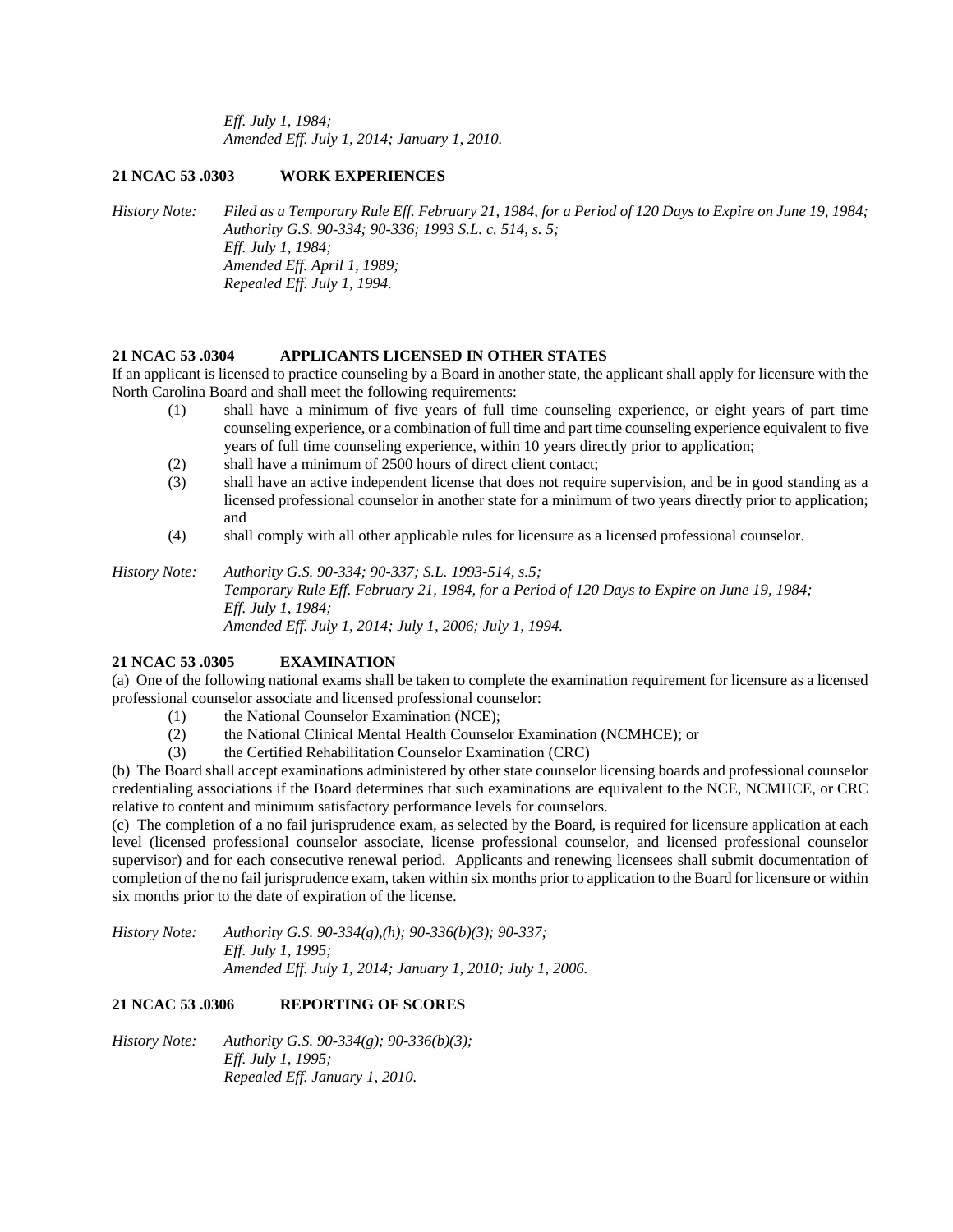## **21 NCAC 53 .0307 RETAKING OF EXAMINATION**

Applicants who do not pass one of the examinations as set forth in Rule .0305 of this Section may retake it at the next regularly scheduled examination date upon registering with and paying the required examination fee to the National Board of Certified Counselors or to the Commission on Rehabilitation Counselor Certification. Applicants who fail the examination a second time during an application period shall have their application denied. The applicants may reapply for licensure and shall be subject to the requirements at the time of reapplication.

*History Note: Authority G.S. 90-334(g),(h),(j); Eff. July 1, 1995; Amended Eff. July 1, 2014.* 

## **21 NCAC 53 .0308 RECEIPT OF APPLICATION**

(a) All requirements for applications shall be satisfied in accordance with Article 24 of G.S. 90 and the rules of this Chapter within two years from the date of receipt of the application or the application shall be denied by the Board. The applicant may reapply for licensure and shall be subject to the requirements at the time of reapplication.

(b) Change of Address. The applicant shall inform the Board of any change in his or her mailing address within 60 days after any change. Updated address information shall be submitted on forms available on the Board's website, www.ncblpc.org. (c) Change of Name. The applicant shall inform the Board of any change in his or her name within 60 days after any change. A name change form shall be submitted on forms available on the Board's website, www.ncblpc.org and shall include any required legal documentation, as a marriage certificate, divorce decree, or court order.

*History Note: Authority G.S. 90-334(h); 90-336(a); Eff. July 1, 1995; Amended Eff. July 1, 2014; January 1, 2010; July 1, 2006.* 

# **21 NCAC 53 .0309 AGREEMENT TO ABIDE BY NCBLPC ETHICAL STANDARDS**

Upon application for any license covered by G.S. 90, Article 24 and upon application for each succeeding renewal of such license, if granted, each applicant shall sign a statement agreeing to abide by the ethical standards adopted by the Board. If an applicant fails to sign the statement, the Board shall notify the applicant in writing of the statutory requirement to abide by the ethical standards adopted by the Board.

*History Note: Authority G.S. 90-334(g); 90-336(a); Eff. July 1, 1995; Amended Eff. January 1, 2010.* 

# **21 NCAC 53 .0310 FOREIGN DEGREE APPLICANTS**

(a) Applicants applying for licensure on the basis of a foreign degree shall provide documentation, in addition to all other documents required for licensure, that establishes the following:

- (1) the existence of the degree granting institution;
- (2) the authenticity of the degree, transcripts, and any supporting documents;
- (3) the equivalence of the degree in terms of level of training, content of curriculum, and course credits; and
- (4) the equivalence of any post-graduate supervised experience obtained in the foreign country.

(b) Documentation shall be in the form of a course-by-course evaluation of credentials submitted directly to the Board from an evaluation service that is a member of the National Association of Credentials Evaluation Services, Inc. (www.naces.org). (c) Except as described in Paragraph (b) of this Rule, only official documents shall be submitted in support of the application and shall be received directly from the institution or individual involved.

(d) When an official document is not available directly from the institution or individual involved, an original document possessed by the applicant may be reviewed and copied by a Board member or designee.

(e) Any document that is in a language other than English shall be accompanied by a translation with notarized verification of the translation's accuracy and completeness. This translation shall be completed by an individual, other than the applicant, and demonstrates no conflict of interest. The individual providing the translation may be college or university language faculty, a translation service, or an American consul.

*History Note: Authority G.S. 90-334; Eff. July 1, 2014.*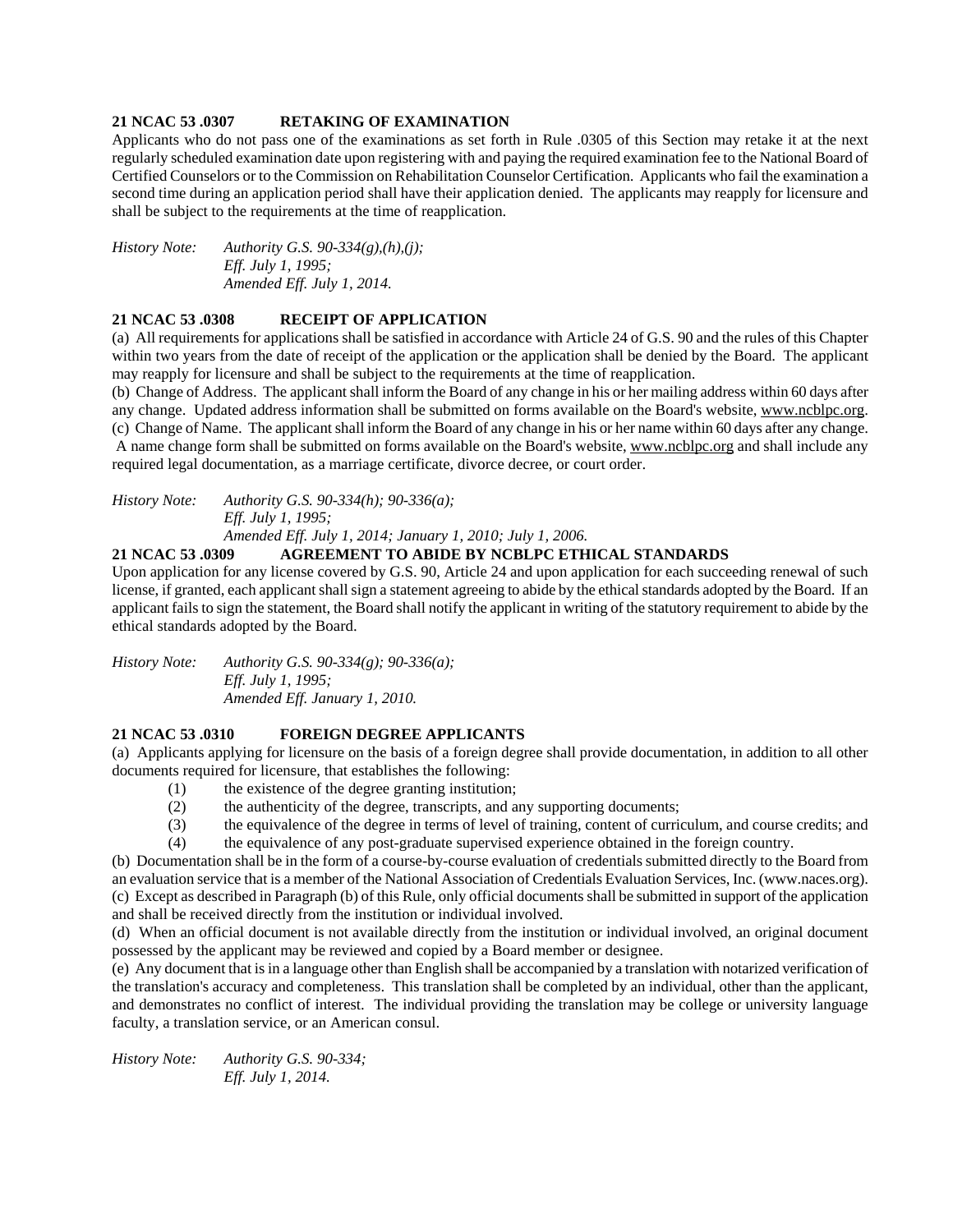# **21 NCAC 53 .0311 REQUIREMENTS FOR CANDIDATE FOR LICENSURE PENDING STATUS**

(a) Applicants for licensure may be designated as a "Candidate for Licensure Pending" (CFL-P) if the application is missing one or more of the following requirements:

- (1) official exam score from the examining board;
- (2) official transcript from a regionally accredited higher education institution; or
- (3) Professional Disclosure Statement for the level that they are applying.

(b) For the applicant to be listed as a CFL-P, the applicant shall provide the following documentation:

- (1) a receipt showing the request and payment to the examining board for an official exam score to be sent to the Board; or
- (2) a receipt showing the request and payment to the educational institution for an official transcript to be sent to the Board.

(c) The CFL-P designation allows the applicant's file to be reviewed at the next regularly scheduled Board meeting for approval so that a license may be issued upon receipt of the missing documents. The CFL-P designation is effective for a maximum of 60 days from the date of approval by the Board. If the missing documents are not received within the 60 days, the CFL-P designation shall revert to an application in review and shall be presented at the next scheduled Board meeting upon receipt of missing documents subject to the two-year period set forth in Rule .0308 of this Section.

*History Note: Authority G.S. 90-334; Eff. July 1, 2014.* 

## **SECTION .0400 - DISCIPLINARY PROCEDURES**

## **21 NCAC 53 .0401 RULE OF PROCEDURE**

*History Note: Authority G.S. 90-331; 90-334; 90-341; Temporary Rule Eff. February 21, 1984, for a Period of 120 Days to Expire on June 19, 1984; Eff. July 1, 1984; Amended Eff. July 1, 2006; July 1, 1994; April 1, 1989; Repealed Eff. January 1, 2010.* 

# **21 NCAC 53 .0402 GROUNDS FOR DENIAL, SUSPENSION, OR REVOCATION OF LICENSE**

*History Note: Authority G.S. 90-334; Eff. July 1, 1994; Repealed Eff. September 1, 2006.* 

# **21 NCAC 53 .0403 ALLEGED VIOLATIONS**

All complaints of alleged violations shall be submitted electronically or in paper format on forms available on the Board's website, www.ncblpc.org and shall be signed by the complainant(s), unless submitted anonymously. Complaints of violations of Article 24 of G.S. 90, the American Counseling Association, (ACA) Code of Ethics, or the Center for Credentialing and Education's Approved Clinical Supervisor (ACS) Code of Ethics shall include:

- (1) the complainant's signature, unless submitted anonymously;
- (2) the complainant's address and telephone number, unless submitted anonymously;
- (3) date and location of the alleged violation(s);
- (4) a description of the incident(s); and
- (5) signed releases, unless submitted anonymously.

*History Note: Authority G.S. 90-334; 90-340; Eff. July 1, 1995; Amended Eff. July 1, 2014; January 1, 2010.* 

# **21 NCAC 53 .0404 FORMAL COMPLAINTS**

*History Note: Authority G.S. 90-334; Eff. July 1, 1995;*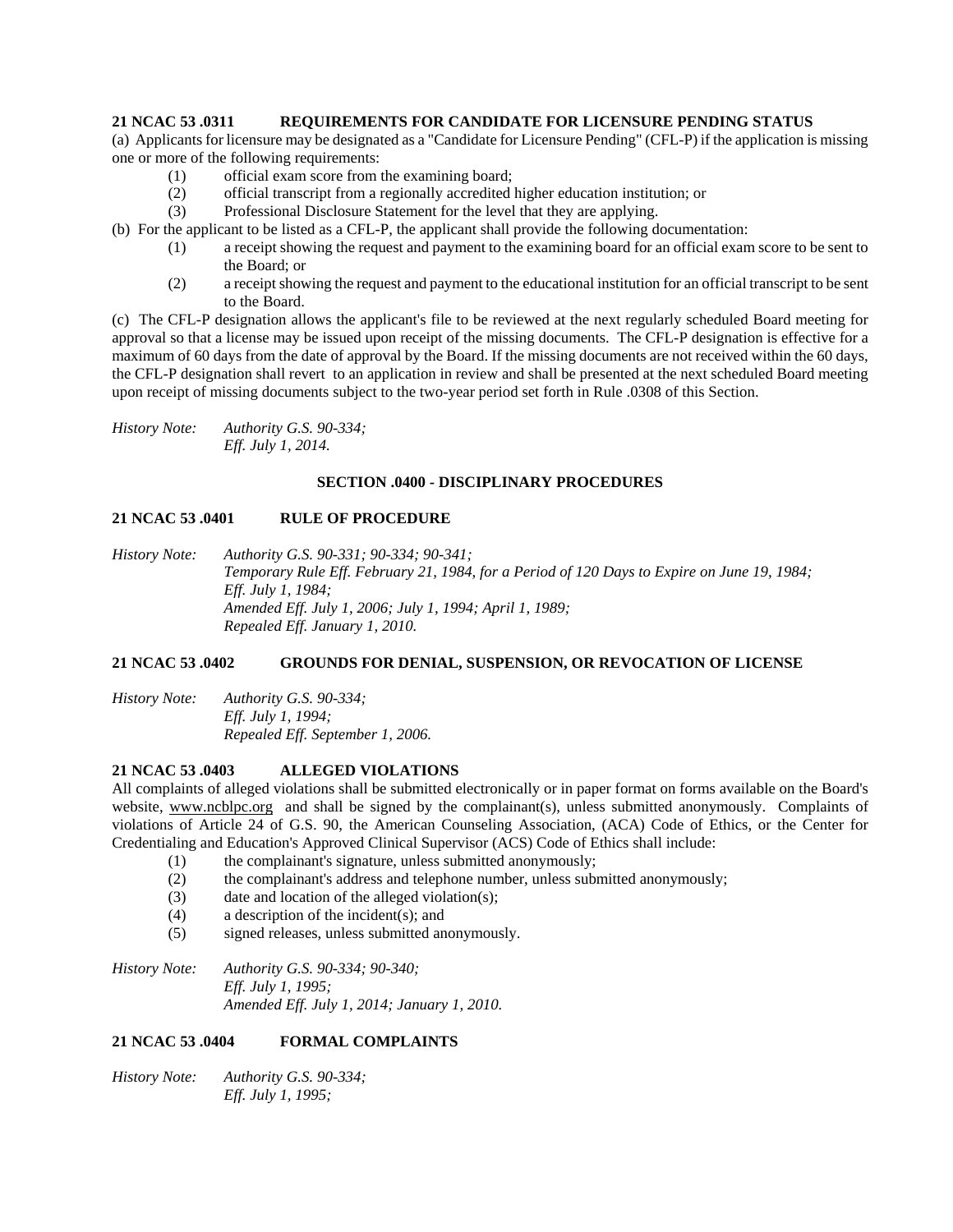*Repealed Eff. January 1, 2010.* 

# **21 NCAC 53 .0405 DISCIPLINARY ACTIONS**

*History Note: Authority G.S. 90-334; Eff. July 1, 1995; Repealed Eff. January 1, 2010.* 

## **SECTION .0500 - FEES**

### **21 NCAC 53 .0501 APPLICATION FEE**

The initial application fees are as follows:

- (1) licensed professional counselor associate application two hundred dollars (\$200.00);
- (2) licensed professional counselor application two hundred dollars (\$200.00); and
- (3) licensed professional counselor supervisor application two hundred dollars (\$200.00).
- *History Note: Authority G.S. 90-334; Temporary Rule Eff. February 21, 1984, for a Period of 120 Days to Expire on June 19, 1984; Eff. July 1, 1984; Amended Eff. July 1, 2014; January 1, 2010; July 1, 1994.*

## **21 NCAC 53 .0502 EXAMINATION FEE**

*History Note: Authority G.S. 90-334; Temporary Rule Eff. February 21, 1984, for a Period of 120 Days to Expire on June 19, 1984; Eff. July 1, 1984; Amended Eff. July 1, 2006; July 1, 1994; Repealed Eff. January 1, 2010.* 

## **21 NCAC 53 .0503 RENEWAL AND OTHER FEES**

(a) The biennial renewal fee of two hundred dollars (\$200.00) is due and payable by June 20 of the renewal year. Checks shall be made payable to the North Carolina Board of Licensed Professional Counselors. Failure to pay the biennial renewal fee within the time stated shall automatically suspend the right of any licensee to practice while suspended. A suspended license may be renewed within one year after non-payment of the renewal fee, plus a late renewal fee of seventy-five dollars (\$75.00).

(b) The cost of a returned check is actual cost.

(c) The registration fee for a Certificate of Registration for a professional corporation or limited liability company is fifty dollars (\$50.00);

(d) The renewal fee for a professional corporation or limited liability company is twenty-five dollars (\$25.00); and

(e) The late renewal fee for a professional corporation or limited liability company is ten dollars (\$10.00).

(f) The cost of copies of public records shall be the "actual cost," as defined in G.S. 132-6.2(b) and mailing cost, if applicable. There shall be no charge if the request is for 10 pages or less.

*History Note: Authority G.S. 55B-10; 55B-11; 90-334; 90-339; 132-6.2(b); Temporary Rule Eff. February 21, 1984, for a Period of 120 Days to Expire on June 19, 1984; Eff. July 1, 1984; Amended Eff. July 1, 2014; July 1, 2006; July 1, 1994.* 

# **21 NCAC 53 .0504 FUND SUSPENSION**

In the event the Board's authority to expend funds is suspended pursuant to G.S. 93B-2, the Board shall continue to issue and re-new licenses and all fees tendered shall be placed in an escrow account maintained by the Board for this purpose. Once the Board's authority is restored, the funds shall be moved from the escrow account into the general operating account.

*History Note: Authority G.S. 93B-2(d); Eff. January 1, 2010.*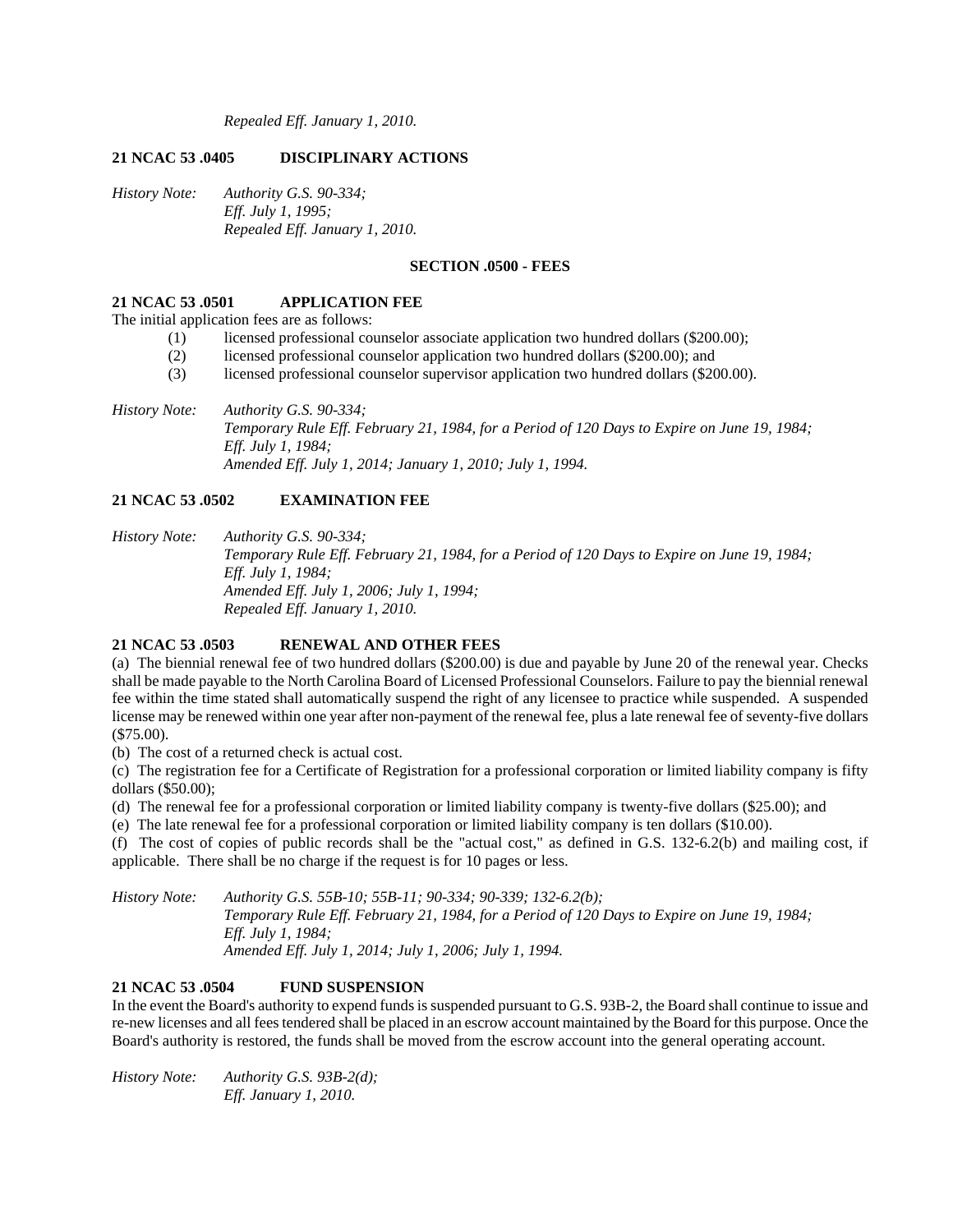### **SECTION .0600 – RENEWAL OF LICENSE**

## **21 NCAC 53 .0601 RENEWAL PERIOD**

Newly issued licenses shall be effective upon the date of issuance by the Board and shall expire on the second June 30 thereafter. The renewal period for a newly issued license may be less than two years. Following the first renewal of a newly issued license, the renewal period shall be two years and shall run from July 1 in the first year through June 30 in the second year. A licensee whose license has been suspended shall not practice until the license is renewed.

*History Note: Authority G.S. 90-334(h); 90-339; Eff. July 1, 1995; Amended Eff. July 1, 2014.* 

#### **21 NCAC 53 .0602 RENEWAL FOR LICENSURE FORM; ADDRESS CHANGE; NAME CHANGE**

(a) License renewal information shall be on the Renewal for Licensure forms available on the Board's website www.ncblpc.org, and submitted either electronically or mailed in paper format to the Board's office as set forth in Rule .0204 of this Chapter. The licensee shall provide general contact information, licensure or credentials, and all continuing counselor education information for the past two years. All requested information shall be provided and the forms shall be signed and dated. Documents that shall be included with the renewal form are the following:

- (1) certificate of completion of the jurisprudence examination for the level of license that is being renewed;
- (2) the ethics attestation statement;
- (3) an updated Professional Disclosure Statement; and
- (4) payment of renewal fee.

(b) Change of Address. The licensee shall inform the Board of any change in his or her mailing address within 60 days after any change. Updated address information shall be submitted on forms available on the Board's website, www.ncblpc.org. (c) Change of Name. The licensee shall inform the Board of any change in his or her name within 60 days after any change. A name change form shall be submitted on forms available on the Board's website, www.ncblpc.org and shall include any required legal documentation, as a marriage certificate, divorce decree, or court order.

*History Note: Authority G.S. 90-334(g); 90-336(a); 90-339(b); Eff. July 1, 1995; Amended Eff. July 1, 2014.* 

### **21 NCAC 53 .0603 CONTINUING EDUCATION**

(a) Continuing education is required for the renewal of licenses to ensure that licensed professional counselor associates, licensed professional counselors, and licensed professional counselor supervisors maintain their professional knowledge and competency in the field of counseling. Continuing education activities appropriate for the purpose of license renewal are those that are directed toward professionals in the mental health field and that focus on increasing knowledge and skills in the practice of counseling in one or more of the following content areas:

- (1) counseling theory;
- (2) human growth and development;
- (3) social and cultural foundations;
- (4) the helping relationship;
- (5) group dynamics;
- (6) lifestyle and career development;
- (7) appraisal of individuals;
- (8) diagnosis and treatment planning;
- (9) research and evaluation;
- (10) professional counseling orientation; and
- (11) ethics.

(b) Forty contact hours of continuing counselor education, including a minimum of three contact hours of ethics, shall be completed within the two-year license renewal period. However, in the cases of newly issued licenses in which the initial renewal period is less than two full years, 30 contact hours, including a minimum of three contact hours of ethics, shall be completed. Contact hours are defined as the number of actual clock hours spent in direct participation in a structured education format as a learner. Typically, one Continuing Education Unit (CEU) is equivalent to 10 contact hours. In a college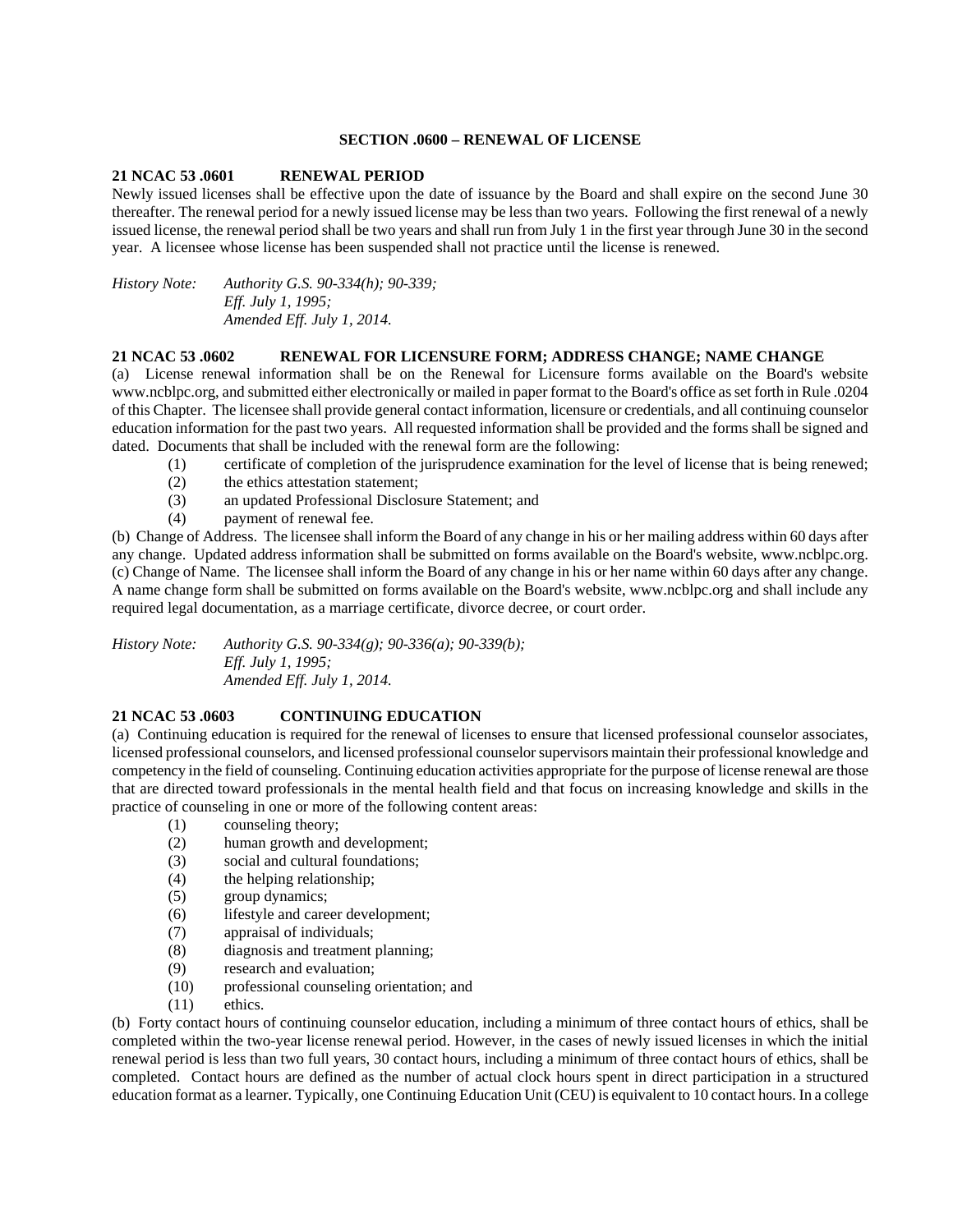or university graduate course, one semester hour of credit is equivalent to 15 contact hours and one quarter hour of credit is equivalent to 10 contact hours.

(c) Continuing counselor education provided by one of the following national organizations, their affiliates, or by a vendor approved by one of the following organizations shall be accepted by the Board for renewal purposes:

- (1) American Association of State Counseling Boards (aascb.org)
- (2) American Counseling Association (counseling.org);
- (3) Commission on Rehabilitation Counselor Certification (crccertification.com); and
- (4) National Board for Certified Counselors (nbcc.org).

(d) Continuing counselor education provided by one of the following national organizations, their affiliates or by a vendor approved by one of the following organizations shall be approved for no more than 15 contact hours for any given renewal period as defined in Rule .0601 of this Chapter:

- (1) American Association of Christian Counselors (www.aacc.net);
- (2) American Association of Marriage and Family Therapy (www.aamft.org);
- (3) American Psychological Association (www.apa.org);
- (4) Employee Assistance Certification Commission (www.eapassn.org);
- (5) International Association of Employee Assistance Professionals in Education (www.iaeape.org);
- (6) National Area Health Education Center Organization (www.nationalahec.org);
- (7) National Association for Pastoral Counseling and Psychotherapy (www.napcp.ie);
- (8) National Association of Social Workers (www.socialworkers.org);
- (9) National Rehabilitation Association (www.nationalrehab.org); and
- (10) The Association for Addiction Professionals (www.naadac.org).

(e) Evidence of completion of continuing counselor education shall consist of a certificate of attendance signed by the responsible officer of a continuing counselor education provider, and shall include date(s) of attendance, number of contact hours, name of attendee, name of course, and approved provider name or number. Licensees shall maintain such information for seven years following course completion; however, a licensee is only required to submit such information if audited by the Board. On the Renewal for Licensure Form, a licensee shall attest to having completed the required continuing counselor education within the current renewal cycle.

(f) The Board may conduct a random audit of a percentage of its licensees' continuing counselor education documentation for each renewal cycle, and licensees shall submit the requested information upon request of the Board. Failure to submit the required documentation shall result in disciplinary action by the Board.

(g) Continuing counselor education activities also acceptable for renewal of licensure are as follows:

- (1) Contact hours shall be awarded for academic credit gained during a renewal period from a regionally accredited institution of higher education for work done in a counseling or counseling-related subject. A copy of a transcript or grade report is the required documentation. Documentation must contain the following information:
	- (A) date(s) of attendance;
	- (B) number of semester or quarter hours earned;
	- (C) name of attendee; and
	- (D) name or number of course.

Contact hours are as defined in Paragraph (b) of this Rule. Completion dates must fall within the renewal period.

- (2) Contact hours shall be awarded for publication activities limited to articles written by the licensee and published in peer reviewed journals, editing of a chapter in a book based on counseling or counseling related material, or authoring or co-authoring a published book on counseling or counseling-related material. Publication dates must fall within the renewal period. Required documentation is a copy of the cover page of the article(s) or book; copy of the copyright page denoting date of publication; or for a chapter in an edited book, a copy of the table of contents listing the chapter is also required. Ten contact hours shall be approved for each publication activity, and only 10. The maximum contact hours allowed during a renewal period is 10. Contact hours awarded for publication activities shall not be applied to the three contact hour requirement for ethics.
- (3) Contact hours shall be awarded for academic credit granted during a renewal period from a regionally accredited institution of higher education for work done toward the completion of a dissertation. "Required documentation" means a copy of a transcript or grade report showing credit earned during the renewal period. The maximum contact hours allowed during a renewal period is 10. Contact hours are as defined in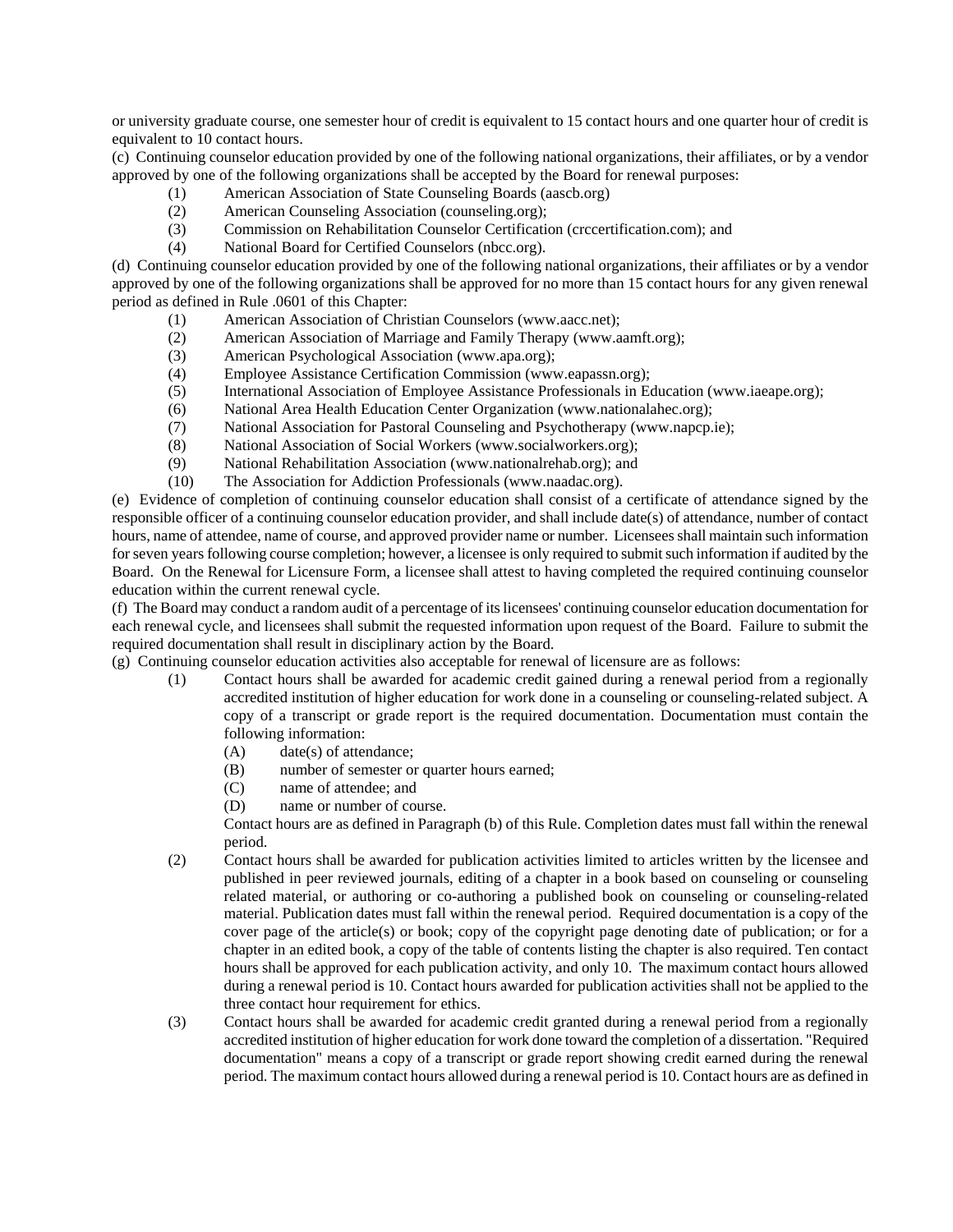Paragraph (b) of this Rule. Completion dates must fall within the renewal period. Contact hours awarded for dissertation shall not be applied to the three contact hour requirement for ethics.

- (4) Contact hours shall be awarded for supervised professional practice, as defined by Rule .0208 of this Chapter, that was received by the licensee during the renewal period. Contact hours shall not be granted for clinical supervision provided by the licensee to others. The maximum contact hours allowed during a renewal period for supervised professional practice is 10. "Contact hours" means the number of actual clock hours spent in direct, supervised professional practice. Required documentation is a letter from the qualified clinical supervisor, as defined by Rule .0209 of this Chapter, who provided the supervised professional practice verifying a licensee's participation in the activity. The letter shall confirm the dates of the activity, the number of participation hours, and the position or title and credential of the provider. Dates of activity must fall within the renewal period. Contact hours awarded for clinical supervision shall not be applied to the three contact hour requirement for ethics. Supervision quarterly reports as set forth in Rule .0702 of this Chapter may be submitted as supporting documentation.
- (5) Contact hours shall be awarded for the following leadership positions:
	- (A) officer of state, regional, or national counseling organization;
		- (B) editor or editorial board member of a professional counseling journal;
		- (C) member of a state, regional, or national counseling committee producing a written product; or
		- (D) chair of a major state, regional, or national counseling conference or convention.

The leadership position must be occupied for a minimum of six months, and dates must fall within the renewal period. The required documentation is a letter of confirmation of the leadership position, the nature of the position or service rendered, and the signature of an officer of the organization. Ten contact hours shall be approved for each leadership position held, and only 10 contact hours are allowed during a renewal period. Contact hours awarded for leadership shall not be applied to the three contact hour requirement for ethics.

- (6) Contact hours shall be awarded for hours obtained in activities or workshops for which the licensee was a presenter. The dates of activities presented must fall within renewal period and focus on one or more of the approved content areas as set forth in Paragraph (a) of this Rule. The maximum contact hours awarded for presenting professional activities or workshops is five. Required documentation means an official letter of confirmation from the organization for which the licensee presented and shall contain the following information:
	- (A) date(s) of presentation;
	- (B) name of presentation; and
	- (C) length of presentation.

"Contact hours" means the number of actual clock hours spent presenting. Contact hours awarded for presenting shall not be applied to the three contact hour requirement for ethics.

(h) If documentation for continuing counselor education is not identifiable as dealing with counseling, the Board shall request a written description of the continuing counselor education and how it applies to the professional practice of counseling. If the Board determines that the education is not appropriate, the licensee shall be given 45 days from the date of notification to replace the hours not approved. Those hours shall be considered replacement hours and shall not be applied to the next renewal period.

(i) Licensed professional counselor supervisors shall meet all of the continuing counselor education requirements outlined in Paragraphs (a) through (h) of this Rule and in addition as part of those requirements, shall provide documentation of a minimum of 10 contact hours of continuing counselor education related to professional knowledge and competency in the field of counseling supervision. Continuing counselor education appropriate for the purpose of licensed professional counselor supervisor renewal is education directed toward professionals in the mental health field that focus on increasing knowledge and skills in the practice of counseling supervision, and that is completed during the renewal period.

*History Note: Authority 90-334(g),(h); 90-339(b); Eff. July 1, 1995; Amended Eff. July 1, 2014; February 1, 2010.* 

# **21 NCAC 53 .0604 FAILURE TO SECURE SUFFICIENT CONTINUING EDUCATION/RENEWAL OF LICENSE**

Licensed professional counselor associates, licensed professional counselors, and licensed professional counselor supervisors who fail to document sufficient continuing counselor education to renew their licenses by the expiration date of June 30 shall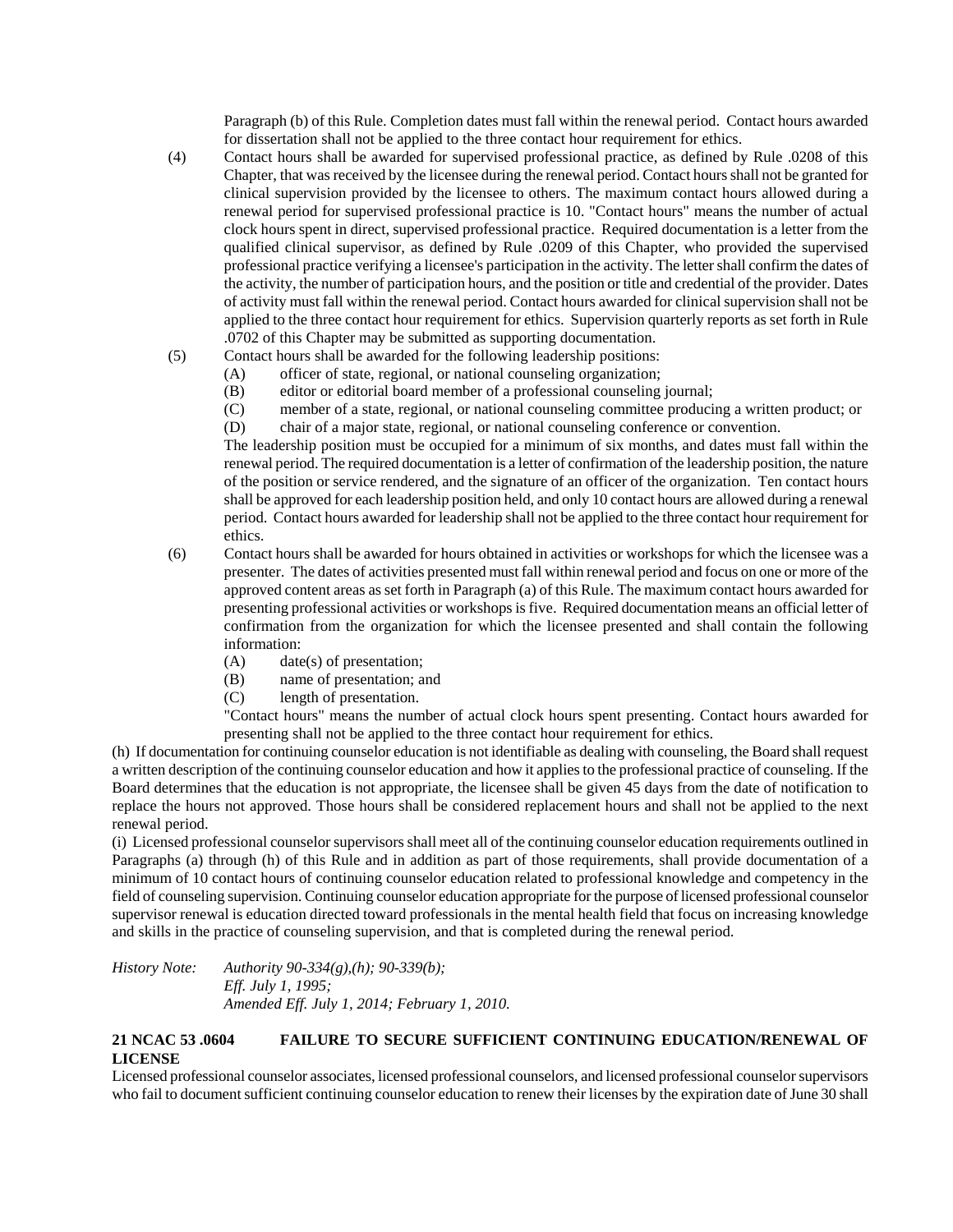be notified in writing by the Board of the deficiencies, that their licenses have expired, and that the licensee shall not practice until it is renewed. Licensed professional counselor associates, licensed professional counselors, and licensed professional counselor supervisors who are unable to provide documentation of sufficient continuing counselor education to renew their licenses have the following options:

- (1) Within one year of expiration, licensed professional counselor associates, licensed professional counselors, and licensed professional counselor supervisors shall complete the required hours of continuing counselor education and an additional 20 hours of continuing counselor education for the purpose of renewal of the expired license. Continuing counselor education acquired during this additional time period for the purpose of renewal of an expired license shall not applied to the next renewal period. Once these requirements have been met, the license shall be renewed.
- (2) Request an extension in writing from the Board. Requests shall be received by the Board no later than May  $1<sup>st</sup>$  of the year of expiration. An extension shall be granted for:
	- (a) military deployment;
	- (b) major illness lasting longer than three months of self, partner, or child; or
	- (c) death of partner or child.

Extensions shall be granted for a period of up to one year. If the extension is approved, any continuing counselor education acquired during the extension shall not be applied to the next renewal period. Once these requirements have been met, the license shall be renewed and the licensee may resume practice.

Failure to complete one of the above listed options shall mean that a license shall be reissued only upon a new application for a license, and all current licensure requirements shall apply to the new application.

*History Note: Authority G.S. 90-334(g),(h); 90-339; Eff. July 1, 1995; Amended Eff. July 1, 2014; January 1, 2010.* 

## **SECTION .0700 – LICENSED PROFESSIONAL COUNSELOR ASSOCIATE**

# **21 NCAC 53 .0701 LICENSED PROFESSIONAL COUNSELOR ASSOCIATE**

A license as a licensed professional counselor associate shall be granted by the Board to persons preparing for the practice of counseling who have:

- (1) completed graduate training as defined in G.S. 90-336(b)(1);
- (2) completed a minimum of three semester hours or five quarter hours in each of the required coursework areas of study as follows:
	- (a) Coursework in Helping Relationships in Counseling. Studies in this area provide an understanding of counseling and consultation processes, including the following:
		- (i) counseling and consultation theories, including both individual and systems perspectives, as well as coverage of relevant research and factors considered in applications;
		- (ii) basic interviewing, assessment, and counseling skills;
		- (iii) counselor or consultant characteristics and behaviors that influence professional counseling relationships, including age, gender, and ethnic differences; verbal and nonverbal behaviors; personal behaviors; and personal characteristics, orientations, and skills;
		- (iv) client or consultee characteristics and behaviors that influence professional counseling relationships, including age, gender, and ethnic differences; verbal and nonverbal behaviors; and personal behaviors; personal characteristics, orientations and skills; and (v) ethical considerations.
	- (b) Coursework in Practicum and Internship. Practicum and internship experience should be provided in a supervised graduate counseling experience in a regionally accredited program of study. This graduate counseling experience shall be completed as defined in Rule .0206 of this Chapter.
	- (c) Coursework in Professional Orientation to Counseling. Studies in this area provide an understanding of all aspects of professional functioning, including history, roles, organizational structures, ethics, standards, and credentialing, including the following:
		- (i) history of the counseling profession, including significant factors and events;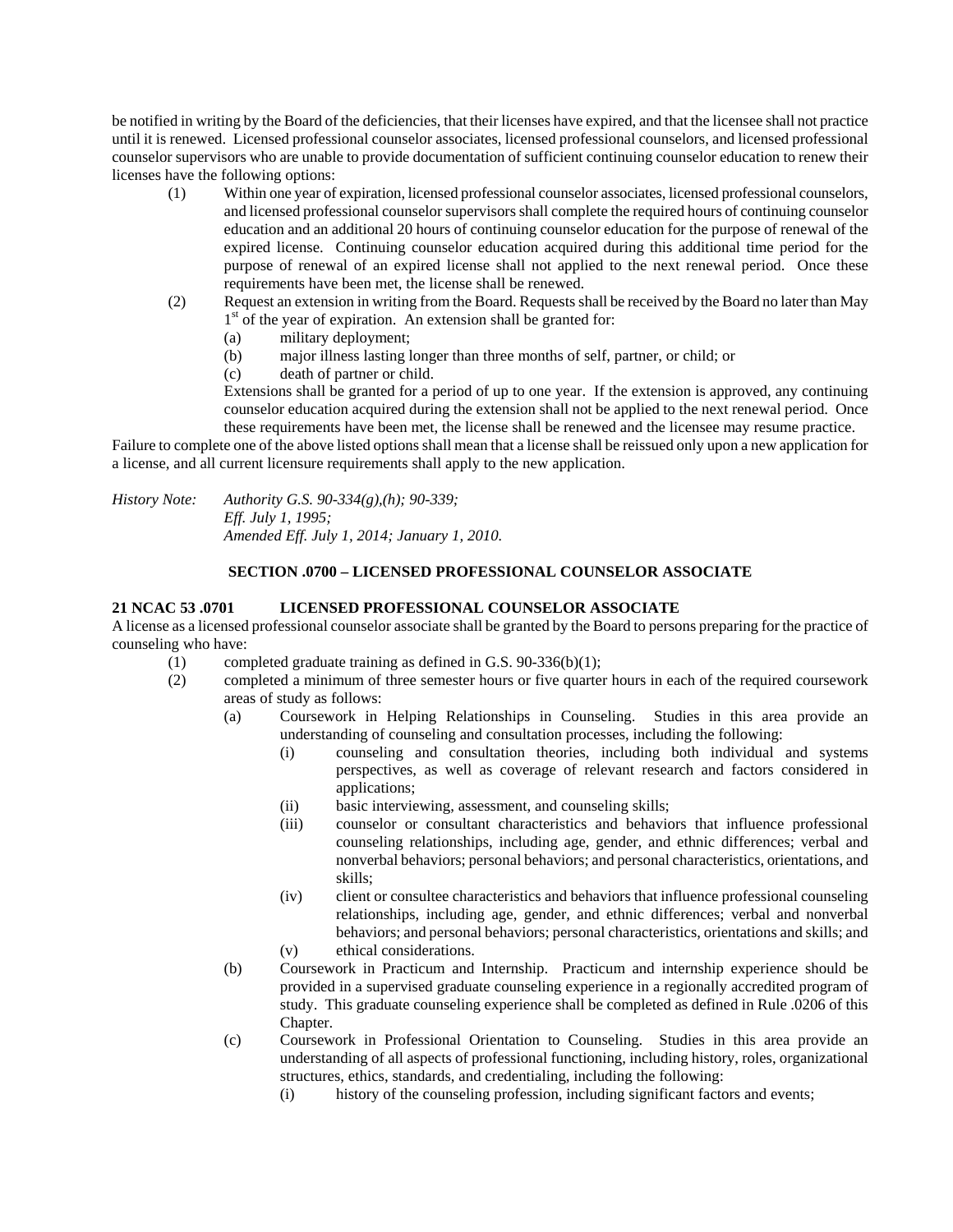- (ii) professional roles and functions of counselors, including similarities and differences with other types of professionals:
- (iii) professional organizations (primarily the ACA, its divisions, branches and affiliates), including membership benefits, activities, services to members, and current emphases;
- (iv) ethical standards of the National Board for Certified Counselors (NBCC) or ACA and related ethical and legal issues, and their applications to various professional activities (*e.g.*, appraisal, group work);
- (v) professional counselor preparation standards, their evolution, and current applications;
- (vi) professional counselor credentialing, including counselor certification, licensure and accreditation practices and standards, and the effects of public policy on these issues;
- (vii) public policy processes, including the role of the professional counselor advocating on behalf of the profession and its clientele; and
- (viii) ethical considerations.

(d) Coursework in Human Growth and Development Theories in Counseling. Studies in this area provide an understanding of the nature and needs of individuals at all developmental levels, relevant to counseling practice, including the following:

- (i) theories of individual and family development, and transitions across the life span;
- (ii) theories of learning and personality development;
- (iii) human behavior, including an understanding of developmental crises, disability, addictive behavior, psychopathology, and environmental factors as they affect both normal and abnormal behavior;
- (iv) counseling strategies for facilitating development over the life span; and
- (v) ethical considerations.
- (e) Coursework in Social and Cultural Foundations in Counseling. Studies in this area provide an understanding of issues and trends in a multicultural and diverse society that impact professional counselors and the counseling profession, including, the following:
	- (i) multicultural and pluralistic trends, including characteristics and concerns of counseling individuals from diverse groups;
	- (ii) attitudes and behavior based on factors such as age, race, religious preferences, physical disability, sexual orientation, ethnicity and culture, family patterns, gender, socioeconomic status, and intellectual ability;
	- (iii) individual, family, and group counseling strategies with diverse populations; and (iv) ethical considerations.
	-
- (f) Coursework in Group Counseling Theories and Processes. Studies in this area provide an understanding of group development, dynamics, and counseling theories; group counseling methods and skills; and other group work approaches, including the following:
	- (i) principals of group dynamics, including group counseling components, developmental stage theories, and group members' roles and behaviors;
	- (ii) group leadership styles and approaches, including characteristics of various types of group leaders and leadership styles;
	- (iii) theories of group counseling, including commonalities, distinguishing characteristics, and pertinent research and literature;
	- (iv) group counseling methods, including group counselor orientations and behaviors, ethical standards, appropriate selection criteria, and methods of evaluation of effectiveness;
	- (v) approaches used for other types of group work in counseling, including task groups, support groups, and therapy groups; and
	- (vi) ethical considerations.
- (g) Coursework in Career Counseling and Lifestyle Development. Studies in this area provide an understanding of career counseling, development, and related life factors, including the following:
	- (i) career-counseling theories and decision-making process;
	- (ii) career, avocational, educational, and labor market information resources; visual and print media; and computer-based career information systems;
	- (iii) career-counseling program planning, organization, implementation, administration, and evaluation;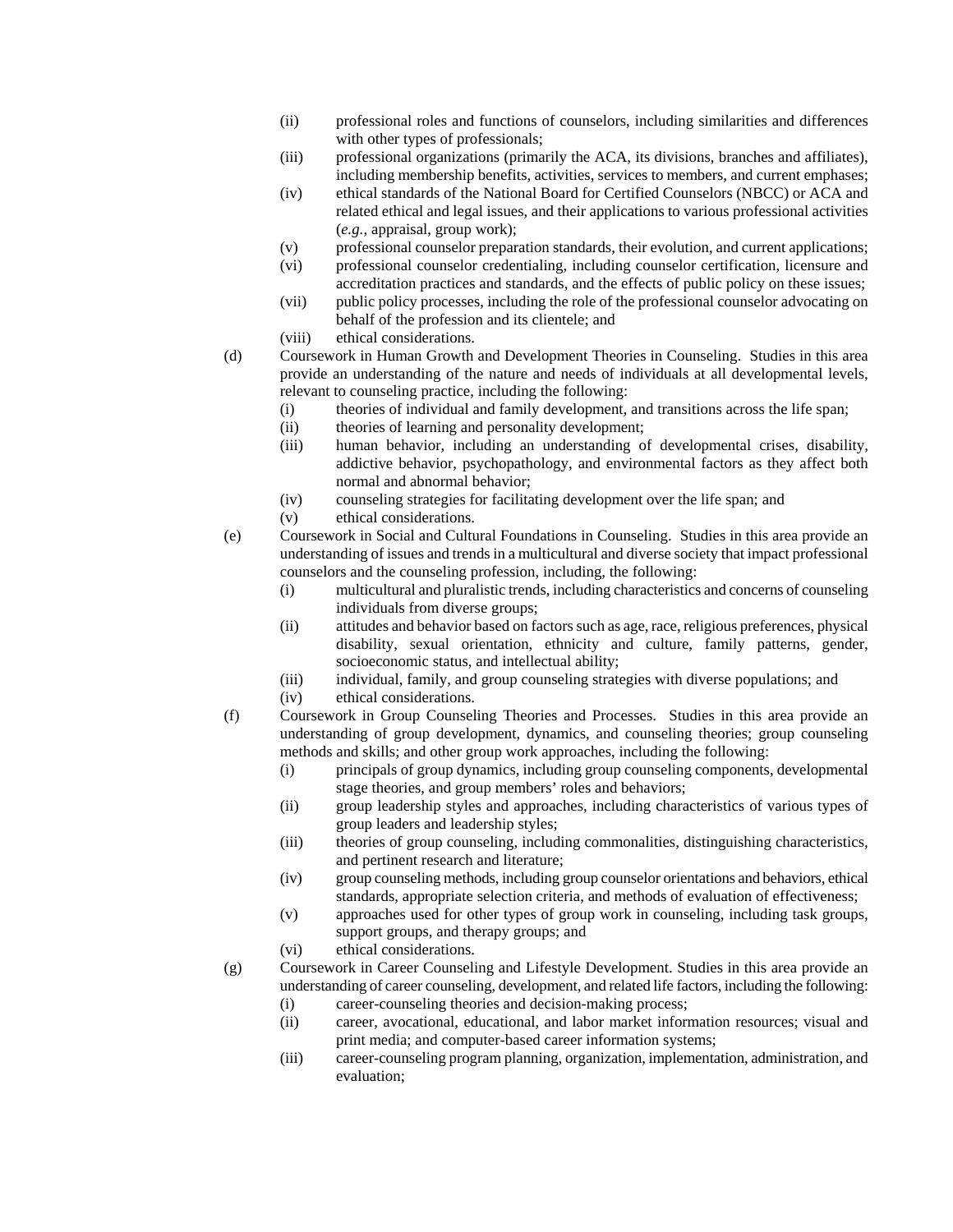- (iv) interrelationships among work, family, and other life roles and factors, including multicultural and gender issues as related to career counseling;
- (v) career and educational placement counseling, follow-up, and evaluation;
- (vi) assessment instruments and techniques relevant to career counseling;
- (vii) computer-based career-development applications and strategies, including computerassisted career-counseling systems;
- (viii) career-counseling processes, techniques and resources, including those applicable to specific populations; and
- (ix) ethical considerations.
- (h) Coursework in Assessment in Counseling. Studies in this area provide an understanding of individual and group approaches to assessment and evaluation in counseling practice, including the following:
	- (i) theoretical and historical bases for assessment techniques in counseling;
	- (ii) validity, including evidence for establishing content, construct, and empirical validity;
	- (iii) reliability, including methods of establishing stability, internal, and equivalence reliability;
	- (iv) appraisal methods, including environmental assessment, performance assessment, individual and group test and inventory methods, behavioral observations, and computer-managed and computer-assisted methods;
	- (v) psychometric statistics, including types of assessment scores, measures of central tendency, indices of variability, standard errors, and correlations;
	- (vi) age, gender, ethnicity, language, disability, and cultural factors related to the use of assessment and evaluation in counseling services;
	- (vii) strategies for selecting, administering, interpreting and using assessment and evaluation instruments, and techniques in counseling; and
	- (viii) ethical considerations.
- (i) Coursework in Research and Program Evaluation. Studies in this area provide an understanding of types of research methods, basic statistics, and ethical and legal consideration in research, including the following:
	- (i) basic types of research methods to include qualitative and quantitative research designs;
	- (ii) basic parametric and nonparametric statistics;
	- (iii) principles, practices, and applications of needs assessment and program evaluation;
	- (iv) uses of computers for data management and analysis; and
	- (v) ethical and legal considerations.
- (3) passed an examination as defined in Rule .0305 of this Chapter; and
- (4) submitted a complete application for licensed professional counselor associate.

To prevent a lapse in licensure, licensed professional counselor associates who desire to become licensed professional counselors shall complete the application process for the licensed professional counselor licensure no earlier than 60 days prior to expiration of their licensed professional counselor associate license or upon completion of the supervised professional practice hours as set forth in Rule .0208 of this Chapter to allow for administrative processing and Board action.

*History Note: Authority G.S. 90-334(h); 90-336(a); 90-336(b); Eff. January 1, 2010; Amended Eff. July 1, 2014; January 1, 2010.* 

## **21 NCAC 53 .0702 SUPERVISED PRACTICE FOR LICENSED PROFESSIONAL COUNSELOR ASSOCIATE**

A licensed professional counselor associate shall not practice unless the following requirements have been met:

- (1) The licensed professional counselor associate shall submit a completed supervision contract, on forms available on the Board's website, www.ncblpc.org. A supervision contract form shall document the following:
	- (a) the name of the qualified clinical supervisor;
	- (b) contact information for the qualified clinical supervisor;
	- (c) the modality of supervision to be provided, such as live observation, co-therapy, audio and video recordings, and live supervision, as defined by Rule .0208 of this Chapter;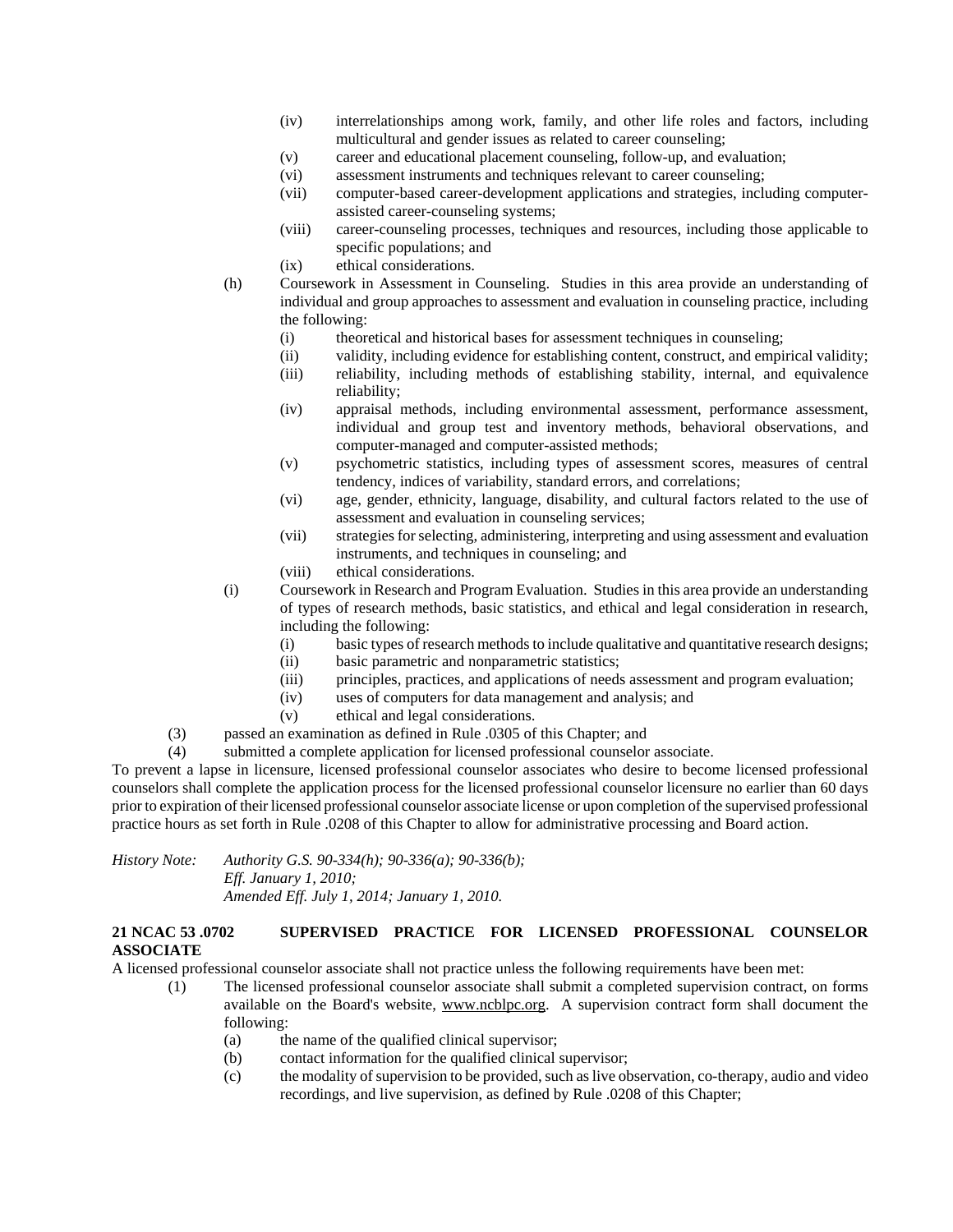- (d) the frequency of supervision; and
- (e) the name and physical location of the site where the proposed supervision will take place.
- A separate supervision contract form shall be filed for each separate work setting.
- (2) If receiving supervision from more than one supervisor, a separate supervision contract form shall be filed for each individual qualified clinical supervisor.
- (3) A supervisor shall document, on forms available on the Board's website, www.ncblpc.org each quarter that supervision has occurred and shall file a final report upon termination or completion of supervision.
- (4) If not receiving supervision, the licensed professional counselor associate shall report such to the Board. A report shall be submitted to the Board within two weeks of termination of supervision and within two weeks of a change in the conditions specified in the supervision contract form on file with the Board.
- (5) A licensed professional counselor associate shall only provide counseling while under the supervision of a qualified clinical supervisor.
- (6) A licensed professional counselor associate shall renew his or her license as a licensed professional counselor associate if the supervision requirements to become a licensed professional counselor have not been completed prior to the expiration of the license.

*History Note: Authority G.S. 90-334(h); 90-336(c); Eff. January 1, 2010; Amended Eff. July 1, 2014.* 

# **SECTION .0800 – LICENSED PROFESSIONAL COUNSELOR SUPERVISOR**

# **21 NCAC 53 .0801 LICENSED PROFESSIONAL COUNSELOR SUPERVISOR**

(a) The credential of licensed professional counselor supervisor shall be granted by the Board to a licensed professional counselor who has satisfied the following requirements:

- (1) obtained an independent license that is not under supervision as defined in G.S. 90-336(d)(4);
- (2) earned the equivalent of three semester graduate credits in clinical supervision training from a regionally accredited institution of higher education as documented by an official transcript, or 45 contact hours of continuing education in clinical supervision;
- (3) documented licensed professional counseling experience as defined in G.S. 90-336(d)(2); and
- (4) submitted a complete application for licensed professional counselor supervisor.

(b) The licensed professional counselor supervisor shall provide supervisees with a copy of a Professional Disclosure Statement specific to supervision that includes the following:

- (1) business address and telephone number of the licensed professional counselor supervisor;
- (2) the listing of degrees, credentials, and licenses held by the licensed professional counselor supervisor;
- (3) general areas of competence in mental health practice for which the licensed professional counselor supervisor may provide supervision (*e.g.*, addictions counseling, school counseling, career counseling);
- (4) a statement documenting training in supervision and experience in providing supervision;
- (5) a general statement addressing the model of or approach to supervision, including role of the supervisor, objectives and goals of supervision, and modalities (*e.g.*, tape review, live observation);
- (6) a description of the evaluation procedures used in the supervisory relationship;
- (7) a statement defining the limits and scope of confidentiality and privileged communication within the supervisory relationship;
- (8) a fee schedule, if applicable;
- (9) the emergency contact information for the licensed professional counselor supervisor; and
- (10) a statement indicating that the licensed professional counselor supervisor follows the American Counseling Association's Code of Ethics and the Center for Credentialing and Education's Approved Clinical Supervisor Code of Ethics as set forth in Rule .0102 of this Chapter.

(c) The supervisor shall provide written or electronically submitted reports, on forms provided by the Board on the website www.ncblpc.org each quarter that supervision has occurred and shall file a final report upon termination or completion of supervision. The supervisor shall be available for consultation with the Board or its committees regarding the supervisee's competence for licensure.

(d) A supervision contract form, as provided by the Board on the website www.ncblpc.org shall document the following:

- (1) the name of the qualified clinical supervisor;
- (2) contact information for the qualified clinical supervisor;